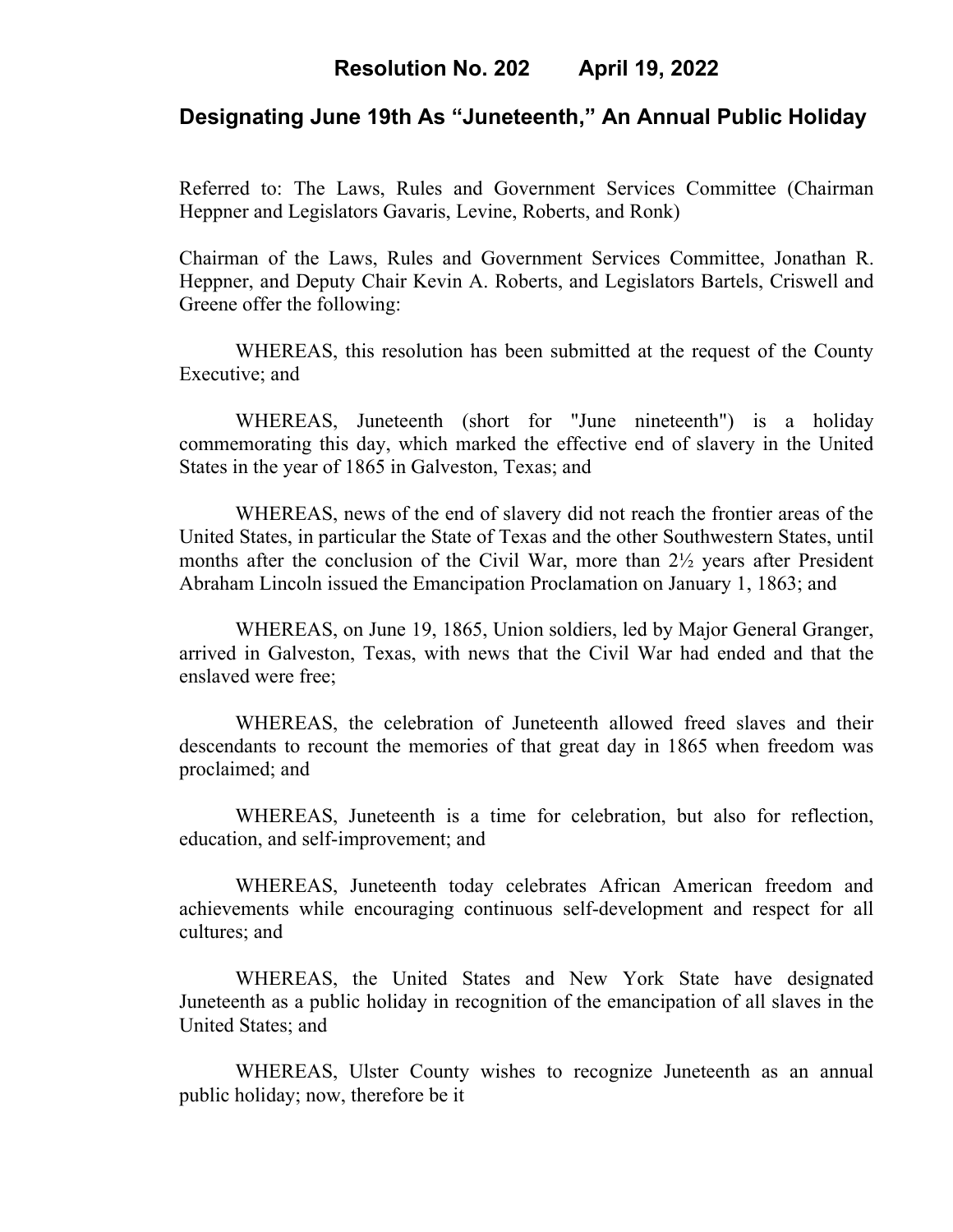#### **- Page 2 -**

## **Resolution No. 202 April 19, 2022**

## **Designating June 19th As "Juneteenth," An Annual Public Holiday**

RESOLVED, that June 19th of each year shall be designated as "Juneteenth" in Ulster County, in recognition that the observance of the end of slavery is part of the history and heritage of the United States; and, be it further

RESOLVED, that beginning in 2022, June 19th will be an annual holiday for all Ulster County employees; and, be it further

RESOLVED, if Juneteenth falls on a Saturday all Ulster County employees will celebrate the holiday on Friday, June 18<sup>th</sup>, and if Juneteenth falls on a Sunday, all Ulster County employees will celebrate the holiday on Monday, June 20th,

and move its adoption.

#### ADOPTED BY THE FOLLOWING VOTE:

AYES: 23 NOES: 0

Passed Committee: Laws, Rules and Government Services on April 14, 2022

FINANCIAL IMPACT: NONE